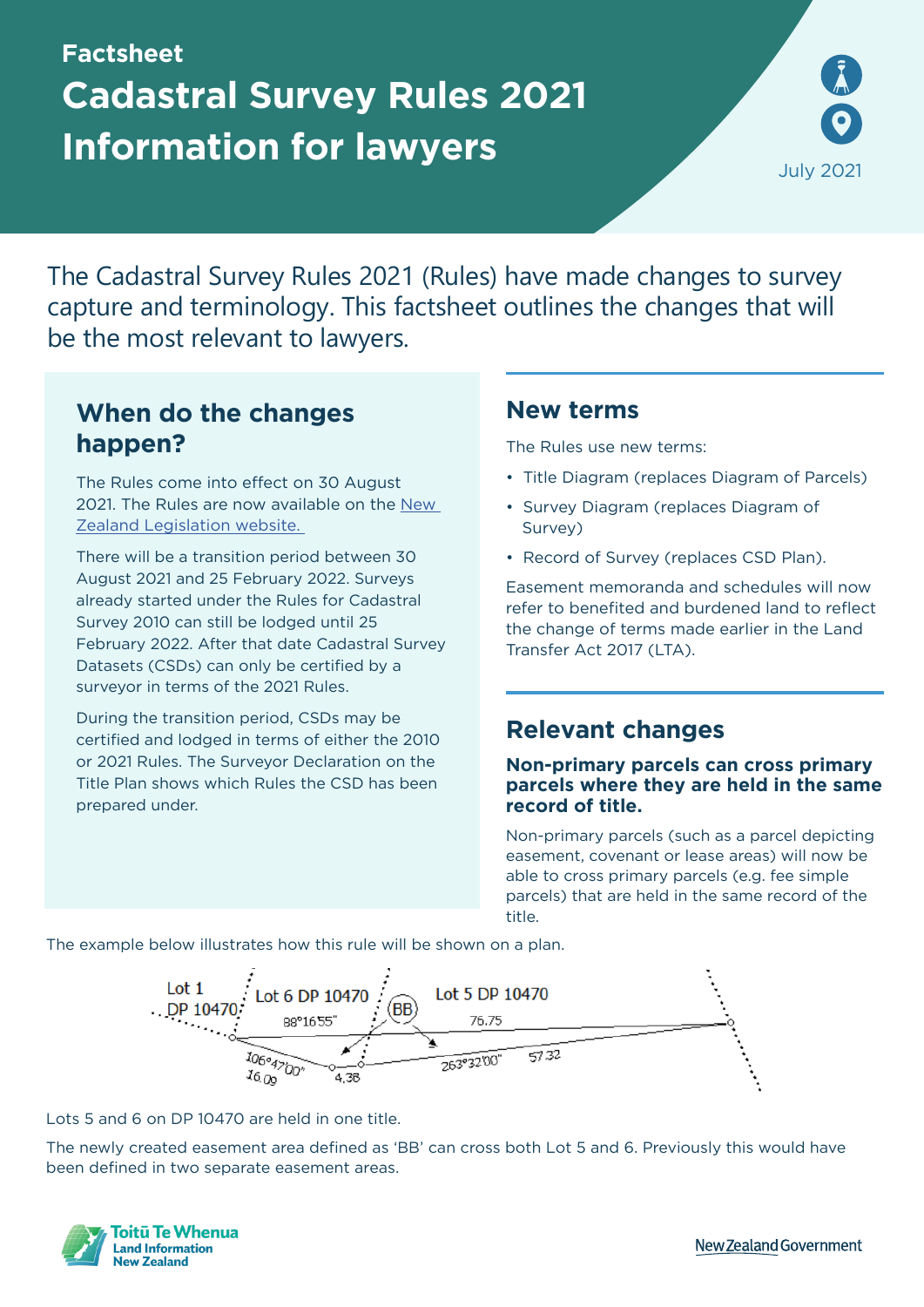The schedule of easements will show each primary parcel as the burdened land. Area 'BB' is shown over lot 5 and 6 DP 10470 in the burdened land column.

|                             | <b>Schedule of Easements in Gross</b><br>Last Edited: 23 Jun 2021 10:56:06 |                                             |          |
|-----------------------------|----------------------------------------------------------------------------|---------------------------------------------|----------|
| Purpose                     | Shown                                                                      | <b>Burdened Land</b><br>(Servient Tenement) | Grantee  |
| Right to convey electricity | BB                                                                         | Lot 5 DP 10470, Lot 6 DP<br>10470           | Orion NZ |

### **Title plan to show easements and land covenants to be removed**

A title plan now must include details of the easements which are to be surrendered (which includes easements extinguished under s113-115 LTA) and land covenants to be revoked. This will be shown by a surveyor in a schedule or notation on the title plan and will ensure that it is clear which surrender or revocation instruments must be lodged as part of the following titles dealing.

The easement schedule showing the surrender of easement or revocation of land covenant should be a prompt to prepare the relevant surrender or revocation instrument for lodgement with the titles dealing.

Example of an easement schedule showing the surrender of an easement:

| <b>Land Registration District</b>                                                     |                       |                                             | <b>Survey Number</b>               |  |  |  |
|---------------------------------------------------------------------------------------|-----------------------|---------------------------------------------|------------------------------------|--|--|--|
| Canterbury                                                                            |                       |                                             | LT 4000004                         |  |  |  |
| Territorial Authority (the Council)                                                   |                       |                                             |                                    |  |  |  |
| <b>Selwyn District</b>                                                                |                       |                                             |                                    |  |  |  |
| Schedule of Existing Easements to be Surrendered<br>Last Edited: 24 Jun 2021 09:47:05 |                       |                                             |                                    |  |  |  |
| Purpose                                                                               | Shown                 | <b>Burdened Land</b><br>(Servient Tenement) | <b>Creating Document Reference</b> |  |  |  |
| Right to convey electricity                                                           | Marked A DP<br>407637 | Lot 1 DP 407637                             | E 7975781.7                        |  |  |  |

### **Definition of easement to be surrendered or land covenant to be revoked**

If the underlying parcel is not being created by the survey (i.e. no new title is being created), and part of an existing easement or covenant is being surrendered/extinguished/revoked, the survey must now define both the portion of the parcel to remain and portion to be surrendered. Easements to be surrendered will be identified with a parcel intent of 'Easement to be surrendered' in the CSD plan. Covenants to be revoked will be identified with a parcel intent of 'Covenant to be revoked'.